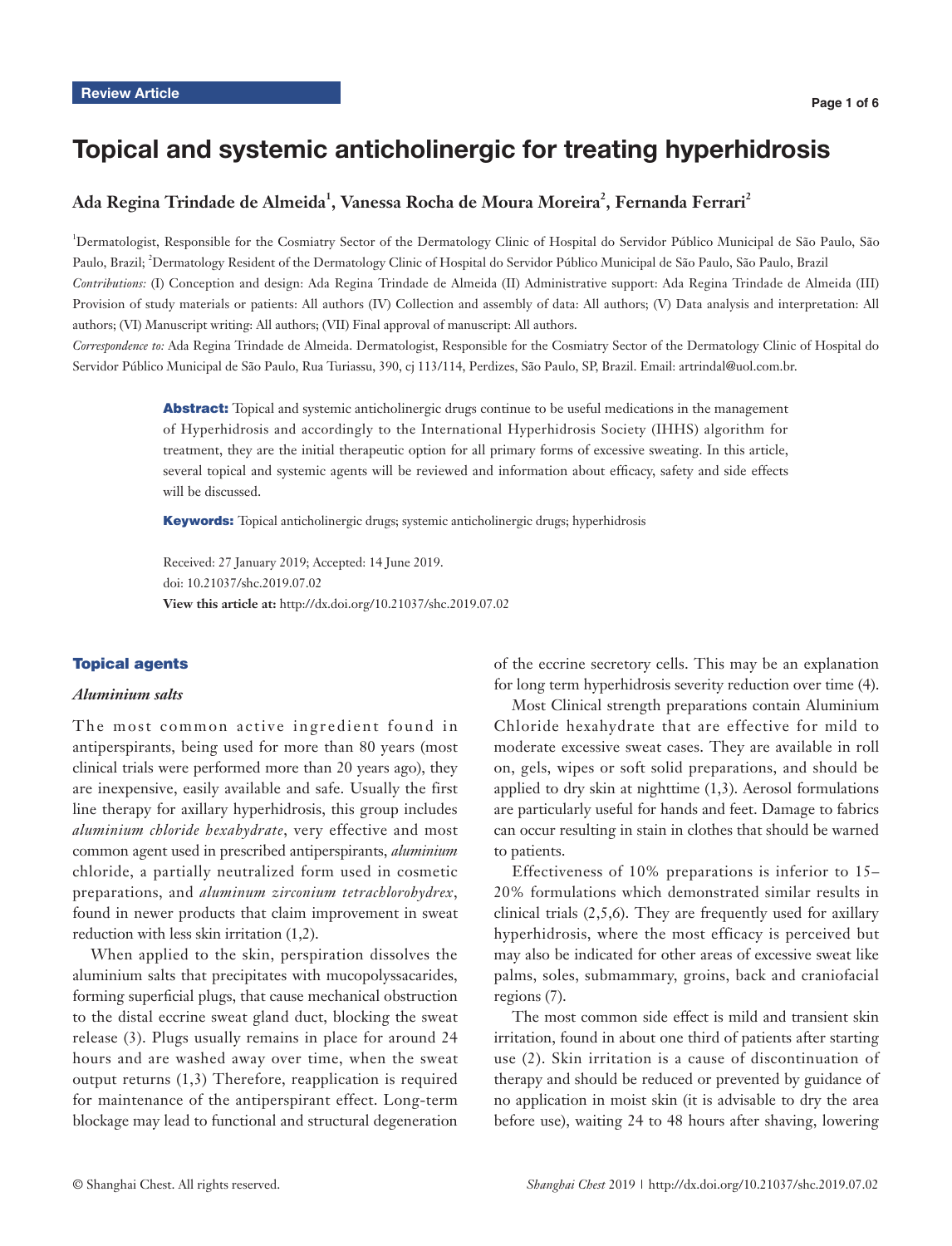concentration, prolonging intervals, or prescribing topical mild corticosteroids, like hydrocortisone (1,3-7).

Some concerns had been raised regarding the relationship between long term application of aluminium salts and possible risk of breast cancer or Alzheimer disease, especially on the internet (1,2). A recent systematic review concluded that "there is no clear evidence to show use of Alcontaining underarm antiperspirants or cosmetics increases the risk of Alzheimer Disease or breast cancer. Metallic Al, its oxides, and common Al salts have not been shown to be either genotoxic or carcinogenic" (8).

# *Glycopyrronium tosylate*

Glycopyrronium tosylate (Qbrexza™, Dermira, Inc.) is a topical anticholinergic that was approved by FDA (US Food and Drug Administration) in June 2018 for primary axillary hyperhidrosis patients (3,9).

A Phase III randomized, double-blind, controlled pilot study showed that this substance has a clinically significant benefit in considerably reducing sweating severity at four weeks of use, as well as reducing the impact of axillary hyperhidrosis on patients' daily lives (10).

The 2.4% glycopyrronium tosylate formulation should be applied, once a day, on clean and dry axillary area using pre-moistened wipes, and the area must not be washed for up to 4 hours from application. This mode of application has been usually well tolerated, with most of the side effects being mild to moderate and transient, rarely leading to discontinuation. Its topical use aims to minimize rather than eliminate the systemic anticholinergic effects, as patients may absorb the drug and show events such as dry mouth and urinary hesitation. In addition, patients not washing their hands following the application might inadvertently transfer the drug to other body areas, such as eyes, and cause unilateral ophthalmological events such as mydriasis and blurred vision (11). The side effects mainly occurred on the first week of treatment and decreased subsequently (12).

Pediatric patients also showed good responses to this treatment, with improved quality of life and a favorable safety profile, similar to those found in the older population. With regard to side effects, the mydriasis found in the pediatric subgroup was bilateral, unlike the over-9-year-old subgroup, where it is usually unilateral. Although difficult to determine, due to the small number of events, this can be attributed to the fact that pediatric patients are more prone to touch their eyes following application (13).

#### *Oxybutynin*

Oxybutynin is a small tertiary amine molecule (393.95 kDa), with a half-life of 62–84 hours when applied topically, suggesting that the treatment may have a longer duration of action than the existing topical therapies, such as aluminum chloride. The 3% oxybutynin topical gel applied on the axillary region is already being used for the treatment of overactive bladder, suggesting that it has a remote effect on untreated sites (14).

A pilot clinical trial showed that the daily application of 3% oxybutynin gel on the axillary region for 4 weeks reduced axillary and primary palmoplantar hyperhidrosis symptoms, with significant reduction of HDSS (Hyperhidrosis Disease Severity scale) scores and improvement of DLQI (Dermatology Life Quality Index) scores in all patients completing the study. The onset of treatment effect was evidenced at week 1, and this response was maintained at week 4 in all patients and at all sites. Local side effects, such as irritation, were reported; however, they did not affect compliance with the treatment protocol and showed spontaneous resolution (14).

Systemic side effects were rarely observed. This is because the transdermal application avoids the hepatic and gastrointestinal first-pass metabolism and reduces the formation of N-desethyloxybutynin (N-DEO), a pharmacologically active metabolite that results in a higher incidence of anticholinergic side effects, such as xerostomia. However, there may be some passive diffusion of the gel through the stratum corneum and a small systemic absorption, resulting in mild, limited conditions of dry mouth, blurred vision, constipation, difficulty in urination, and cognitive and memory deficiencies (14).

In the pilot study, a single patient experienced a severe adverse effect (pyelonephritis) and was withdrawn. Thus, this drug should be used with caution in patients with a history of urinary retention or recurrent urinary tract infections, once oxybutynin may cause or exacerbate urinary retention (14).

Discontinuation of the 3% oxybutynin gel by the manufacturer encouraged the conduction of a new study with the 10% formulation of the medication (Gelnique<sup>®</sup>, Actavis Co. Ontario, Canada), which is still available in the market. In this second study, the gel was applied either on the right or left axilla, palms, and soles twice a day and showed a significant reduction in the HDSS and DLQI scores as well (15). Despite the drug having been applied in only one area, the control regions also showed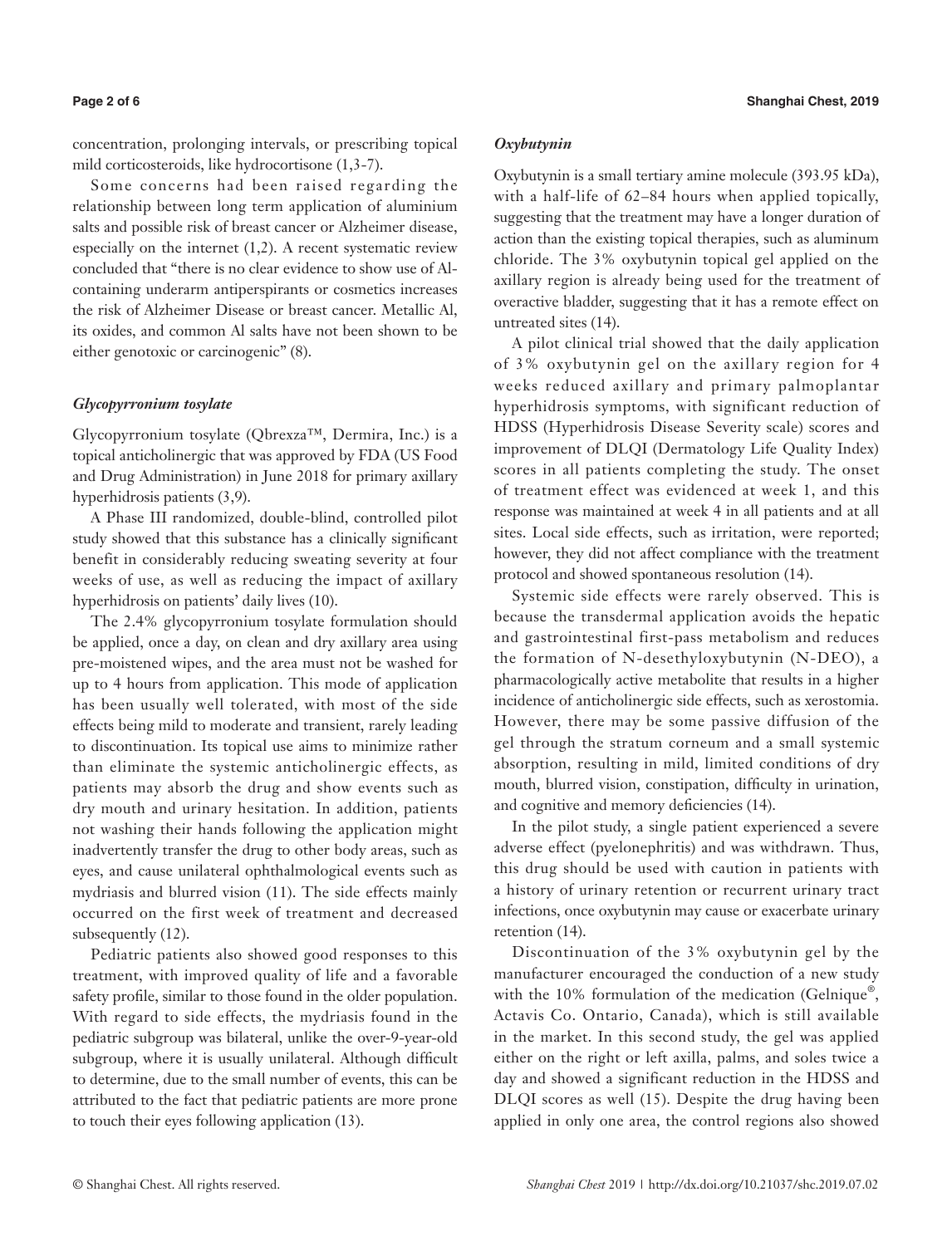#### **Shanghai Chest, 2019 Page 3 of 6**

improvement. The authors attributed this finding to the passive diffusion of the gel across the stratum corneum and its systemic absorption, and concluded that topical oxybutynin is effective and safe but suggest new studies to measure the extent of drug absorption and to optimize dosage (15).

### Systemic agents

Oral anticholinergic agents have been used in hyperhidrosis therapy, especially when large or multiple areas are affected (16). They can be used concomitantly with other topical therapies, such as iontophoresis and botulinum toxin, but they have to be considered with caution in athletes or outdoor workers who may become overheated or with risk of hyperthermia, when unable to cool their bodies through sweat evaporation (16).

They act as competitive inhibitors of acetylcholine at the muscarinic receptors present all over the central and autonomic nervous systems (2,16). However, besides its effects on the eccrine glands, they also act at nicotinic and muscarinic receptors of other organs like urinary bladder, eyes, gut, heart and salivary glands, leading to the unwanted but expected systemic side effects, like eye and dry mouth, urinary retention, palpitation and obstipation (17).

Oral anticholinergic drugs used to treat excessive sweating are from two main groups: non charged tertiary amines like bornaprine and oxybutynin that crossing the blood-brain barrier may induce additional central nervous system effects like blurred vision (secondary to transient loss of accommodation), confusion, dizziness, somnolence and sedation. For the other hand, the other group of anticholinergic medications, with quaternary ammonium compound like metanteline, propantheline or glycopyrronium bromides, cannot pass the blood-brain barrier because of their polarity and lacks other central nervous systems effects (2).

### *Oxybutynin*

Oxybutynin (Oxytrol®, Ditropan XL®, Retemic®) acts by lessening the stimulation of eccrine sweating glands, once primary hyperhidrosis patients have higher expression of acetylcholine receptors and alpha-7 nicotinic receptors at sympathetic ganglia (18,19). This drug was first associated with the treatment of hyperhidrosis in 1988 (20,21). Since then, numerous studies (including clinical trials) supported its efficacy and safety in the treatment of hyperhidrosis, in multiple anatomic areas both in children and adults (22,23).

A 2016 systematic review on oral cholinergic medications for primary hyperhidrosis identified 16 studies with oxybutynin out of 23 (22). Oxybutynin therapy improved symptoms in an average of 76.2% (range, 60–97%) patients and improved QOL in 75.6% (range, 57.6–100%) of subjects.

Adverse effects were frequent, although mild and tolerable, during treatment and were dose-related (the higher the dose, the higher the incidence) (22). To minimize them, some authors propose to increase doses progressively, up to no more than 7.5–10 mg daily doses. The initial dose suggested for adults and children weighing 40 kg or heavier is 2.5 mg at bedtime. After one week, it may be increased to 2.5 mg twice a day, and after 3–5 weeks, to 5 mg twice a day. Higher doses than 15 mg a day show an increased risk of xerostomia (the most commonly seen side effect), constipation, and urinary retention; therefore, this should be avoided. Other less common effects include visual disturbances, nausea, constipation, gastro-esophageal reflux, headache, weakness, asthenia, flush, and difficulty in urination. Oral oxybutynin shows best results for plantar hyperhidrosis, followed by palmar and axillary hyperhidrosis (2).

In order to combat side effects, like dry mouth, a new fixed-dose medication (THVD-102), has been developed combining oxybutynin, a muscarinic antagonist, and pilocarpine, a muscarinic agonist. The pilocarpine dose level and release profile were optimized to correct salivary flow impaired by oxybutynin but not interfering in its muscarinic antagonist effect upon the sweat glands (24). A recent trial, with 19 subjects, found no statistically significant differences between THVD-102 and oxybutynin in Primary Focal Hyperihidrosis treatment efficacy, but THVD-102 was associated with significantly reduced dry mouth compared to oxybutynin and the medication may be an option for future use (24).

#### *Glycopyrrolate*

A recent systemic review, found 52 articles for glycopyrrolate and hyperhidrosis, but a lack of randomized controlled trials (22). Glycopyrrolate (Robinul® Casper Pharma LLC, New Jersey, USA; and Cuvposa®, Pediapharm Inc. Quebec, Canada) is the most commonly used oral anticholinergic drug to treat hyperhidrosis. Its dosage is variable, usually initiating with 2 mg twice a day with progressive increments of 1 mg a day at 2-week intervals, and it should not exceed 10 mg divided into two doses. Its efficacy and side effects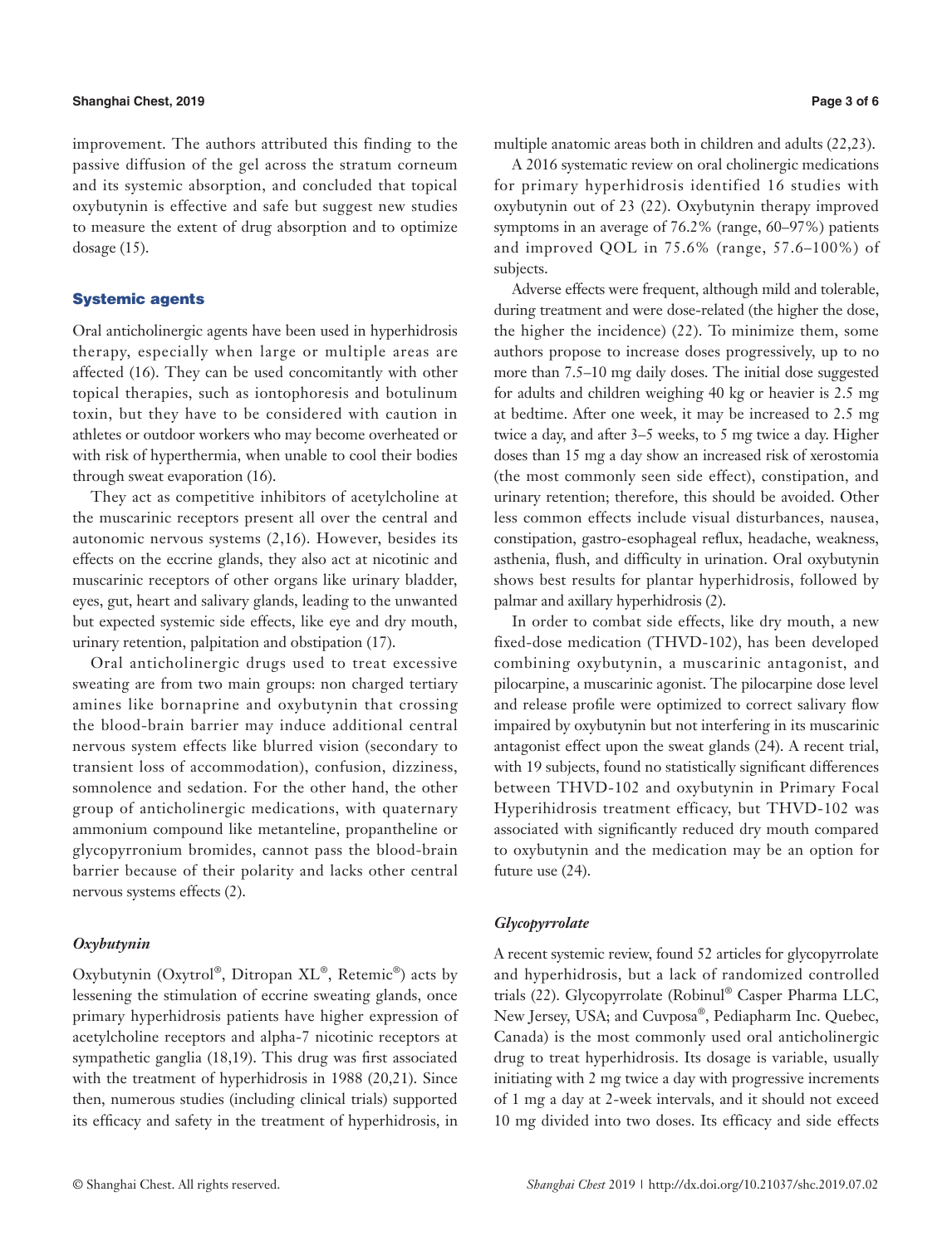are generally dose-dependent (16).

The most commonly seen side effect is xerostomia, predominantly of mild intensity or tolerable. Other less commonly adverse effects include gastrointestinal disorders, headache, rash, mental state shifts, anxiety, tachycardia, increased urinary frequency, ocular and nasal dryness (2).

#### *Methantheline bromide*

Two randomized controlled trials were performed with this drug in Germany, including 307 patients, showing good evidence of efficacy and safety (25,26).

Methantheline bromide (Vagatin®, Riemser Pharma GmbH, Hannover, Germany) is a quaternary ammonium, used at doses of up to 150 mg/day, with anticholinergic effects and higher efficacy on axillary than palmar sweating. It shows good tolerability with occasional dry mouth and eyes and impaired visual accommodation (16). Side effects seems to be related to dose: lower incidence of xerostomia were observed with dose reduction (2).

#### *Propantheline bromide*

Propantheline bromide (Pro-Banthine®, Haupt Pharma Wulfing GmbH, Gronau, Germany) is an agent structurally similar to methantheline, and it shows potential efficacy in the treatment of profuse sweating associated with spinal cord injuries. It acts by competitively inhibiting the postganglionic action of acetylcholine, but it does not cross the blood-brain barrier, and therefore, its adverse effects on central nervous system must be minimal at the usual clinical dosages (27).

There are no recent experimental or observational studies evaluating the efficacy and safety of oral propantheline bromide in primary hyperhidrosis, only few case reports. The initial dose for the treatment of hyperhidrosis cited in the literature is 15 mg/day, with escalations up to 15 mg three times a day being possible (2).

#### *Bornaprine*

Bornaprine (Sormodren®, Mylan Healthcare GmbH, Hannover, Germany) is a synthetic anticholinergic drug that antagonizes the M1 e M2 muscarinic receptors of acetylcholine, in a non-selective manner. It is often used in the treatment of Parkinson's disease. However, in the literature, its use for the treatment of hyperhidrosis is limited. The initial dose is suggested to be 2 mg a day with

dose increments up to 8 mg twice a day, with no side effects being mentioned (28,29).

 A 2008 study demonstrated that bornaprine treatment for 4 months was effective and safe for hyperhidrosis secondary to traumatic spinal cord injury. The beneficial effects were maintained one month after therapy discontinuation (28).

# *Others*

Anecdotal reports have been found with several drugs, like beta blockers, alfa adrenergic agonists and benzodiazepines indicated to hyperhidrosis related to anxiety and social phobia. They may be options in selected cases when other therapies had no success.

#### Conclusions

Topical and oral anticholinergic agents are usually the first line therapeutic option for patients suffering from excessive sweating. They play a beneficial role, improving quality of life of affected subjects, and they are safer and less expensive than interventional therapies. For the other hand, they have limited efficacy and duration, requiring maintenance treatment and side effects that maybe tolerable or not. Development of new drugs, combining medications to minimize side effects may be a hope for the near future.

#### Acknowledgments

None.

# Footnote

*Conflicts of Interest:* The authors have no conflicts of interest to declare.

*Ethical Statement:* The authors are accountable for all aspects of the work in ensuring that questions related to the accuracy or integrity of any part of the work are appropriately investigated and resolved.

### **References**

- 1. Pariser DM, Ballard A. Topical therapies in Hyperhidrosis care. Dermatol Clin 2014;32:485-90.
- 2. Hosp C, Hamm H. Safety of available and emerging drug therapies for hyperhidrosis. Expert Opin Drug Saf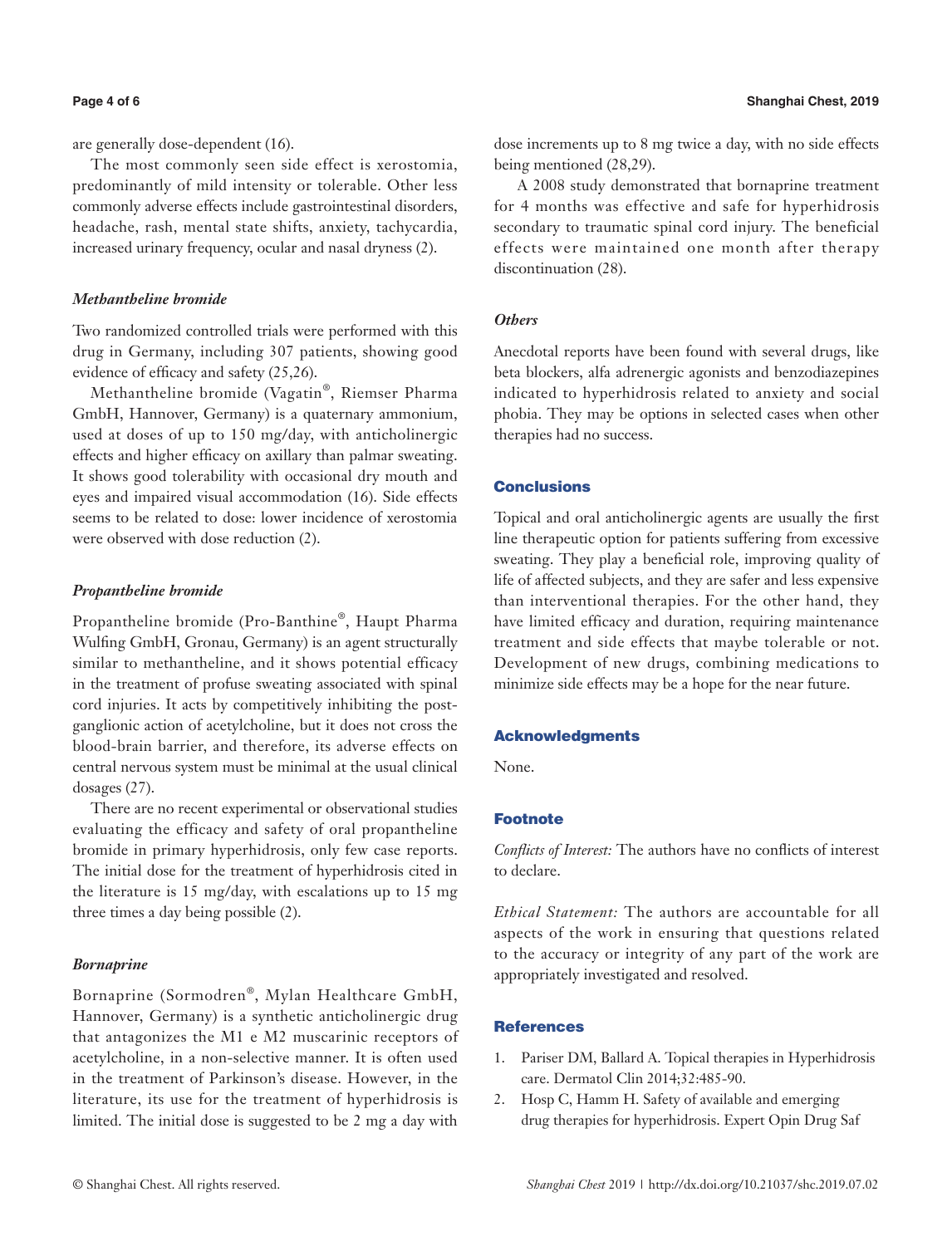#### **Shanghai Chest, 2019 Page 5 of 6**

2017;16:1039-49.

- 3. IHHS. Diagnosis Guidelines. International Hyperhidrosis Society Website. Available online: https://www.sweathelp.org/about-hyperhidrosis/ diagnosis-guidelines.html.
- 4. Hölzle E, Braun-Falco O. Structural changes in axillary eccrine glands following long-term treatment with aluminium chloride hexahydrate solution. Br J Dermatol 1984;110:399-403.
- 5. Doolittle J, Walker P, Mills T, et al. Hyperhidrosis: an update on prevalence and severity in the United States. Arch Dermatol Res 2016;308:743-9.
- 6. Shelley WB, Hurley H Jr. Studies on topical antiperspirant control of axillary hyperhydrosis. Acta Derm Venereol 1975;55:241-60.
- 7. Grabell DA, Hebert A. Current and Emerging Medical Therapies for Primary Hyperhidrosis. Dermatol Ther (Heidelb) 2017;7:25-36.
- 8. Willhite CC, Karyakina NA, Yokel RA, et al. Systematic review of potential health risks posed by pharmaceutical, occupational and consumer exposures to metallic and nanoscale aluminum, aluminum oxides, aluminum hydroxide and its soluble salts. Crit Rev Toxicol 2014;44 Suppl 4:1-80.
- 9. Kavanagh GM, Burns C, Aldridge RD. Topical glycopyrrolate should not be overlooked in treatment of focal hyperhidrosis. Br J Dermatol 2006;155:487.
- 10. Glaser DA, Hebert A, Nast A, et al. Topical Glycopyrronium Tosylate for the Treatment of Primary Axillary Hyperhidrosis: Results from the ATMOS-1 and ATMOS-2 Phase 3 Randomized Controlled Trials. J Am Acad Dermatol 2019;80:128-38.e2.
- 11. Panting KJ, Alkali AS, Newman WD, et al. Dilated pupils caused by topical glycopyrrolate for hyperhidrosis. Br J Dermatol 2008:158:187-8.
- 12. Pariser DM, Hebert A, Drew J, et al. Topical Glycopyrronium Tosylate for the Treatment of Primary Axillary Hyperhidrosis: Patient-Reported Outcomes from the ATMOS-1 and ATMOS-2 Phase III Randomized Controlled Trials. Am J Clin Dermatol 2019;20:135-45.
- 13. Hebert AA, Glaser DA, Green L, et al. Glycopyrronium tosylate in pediatric primary axillary hyperhidrosis: Post hoc analysis of efficacy and safety findings by age from two phase three randomized controlled trials. Pediatr Dermatol 2019;36:89-99.
- 14. Nguyen NV, Gralla J, Abbot J, et al. Oxybutynin 3% gel for the treatment of primary focal hyperhidrosis in adolescents and young adults. Pediatr Dermatol

2018;35:208-12.

- 15. Artzi O, Loizides C, Zur E, et al. Topical Oxybutynin 10% Gel for the Treatment of Primary Focal Hyperhidrosis: A Randomized Double-blind Placebocontrolled Split Area Study. Acta Dermato Venereologica 2017;97:1120-4.
- 16. Glaser DA. Oral Medications. Dermatol Clin 2014;32:527-32.
- 17. Gelbard CM, Epstein H, Hebert A. Primary Pediatric Hyperhidrosis: A Review of Current Treatment options. Pediatr Dermatol 2008;25:591-8.
- 18. Wolosker N, De Campos J, Kauffman P, et al. The use of oxybutynin for treating axillary hyperhidrosis. Ann Vasc Surg 2011;25:1057-62.
- 19. Wolosker N, Teivelis M, Krutman M, et al. Long term results of oxybutynin treatment for plantar hyperhidrosis. Int J Dermatol 2015;54:605-11.
- 20. LeWitt P. Hyperhidrosis and hypothermia responsive to oxybutynin. Neurology 1988;38:506-7.
- 21. Kim WO, Kil HK, Yoon KB, et al. Treatment of generalized hyperhidrosis with oxybutynin in postmenopausal patients. Acta Derm Venereol 2010;90:291-3.
- 22. Cruddas L, Backer D. Treatment of primary hyperhidrosis with oral anticholinergic medications: a systematic review. J Eur Acad Dermatol Venereol 2017;31:952-63.
- 23. Schollhammer M, Brenaut E, Menard-Andivot N, et al. Oxybutynin as a treatment for generalized hyperhidrosis: a randomized, placebo-controlled trial. Br J Dermatol 2015;173:1163-8.
- 24. Pariser DM, Krishnaraja J, Tremblay TM, et al. Randomized, Placebo-and Active-Controlled Crossover Study of the Safety and Efficacy THVD-102, a Fixed-dose Combination of Oxybutynin and Pilocarpine, in Subjects with Primary Focal Hyperhidrosis. J Drugs Dermatol 2017;16:127-32.
- 25. Müller C, Berensmeier A, Hamm H, et al. Efficacy and safety of methantheline bromide (Vagantin ®) in axillary and palmar hyperhidrosis: results from a multicenter,randomized, placebo-controlled trial. J Eur Acad Dermatol Venereol 2013;27:1278-84.
- 26. Hund M, Sinkgraven R, Rzany B. Randomized, placebocontrolled, double blind clinical trial for the evaluation of the efficacy and safety of oral methantheliniumbromide (Vagantin) in the treatment of focal hyperhidrosis. J Dtsch Dermatol Ges 2004;2:343-9.
- 27. Canaday BR, Stanford RH. Propantheline Bromide in the Management of Hyperhidrosis Associated with Spinal Cord Injury. Ann Pharmacother 1995;29:489-92.